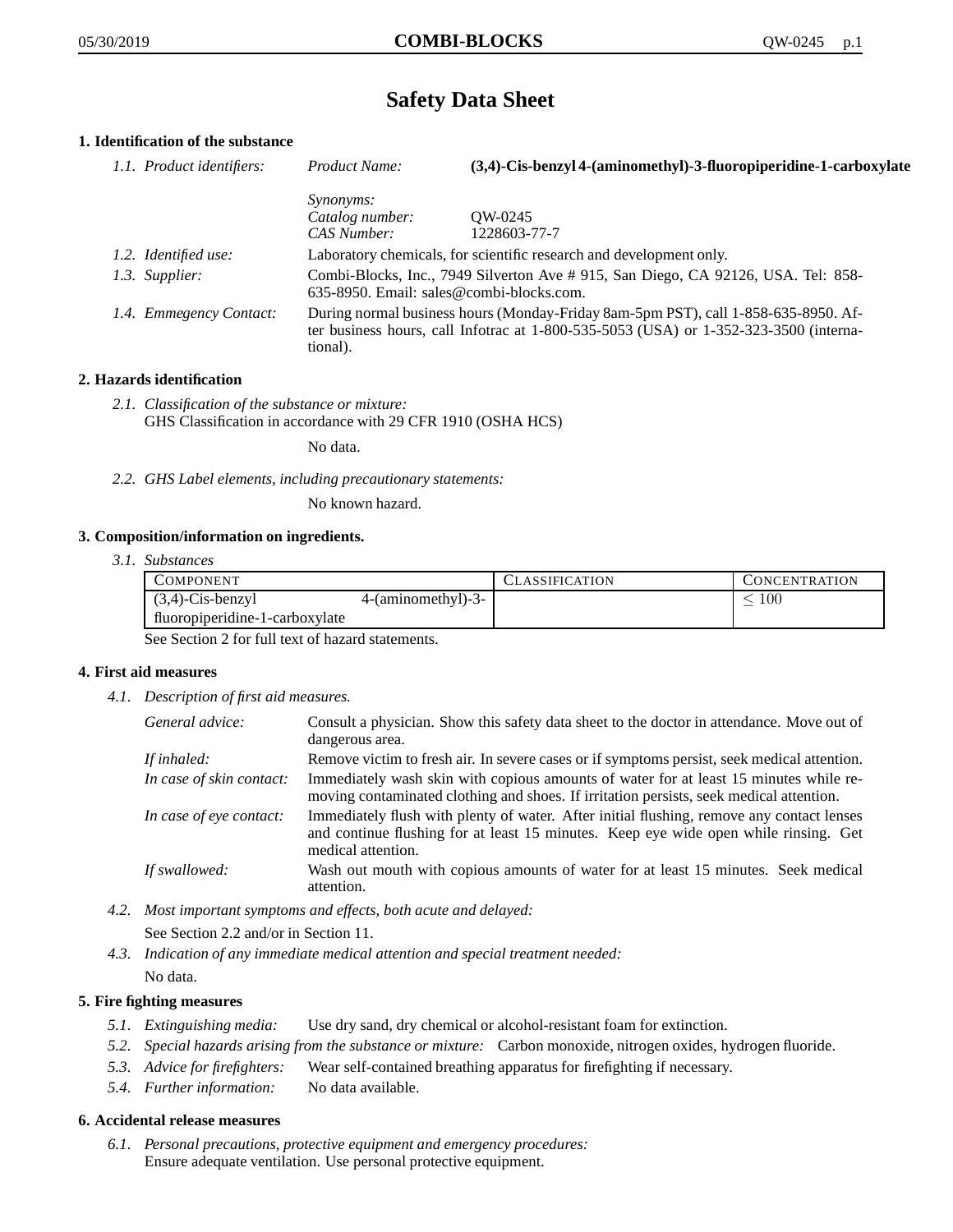- *6.2. Environmental precautions:* Should not be released into the environment. See Section 12 for additional ecological information.
- *6.3. Methods and materials for containment and cleaning up:* Sweep up or vacuum up spillage and collect in suitable container for disposal.
- *6.4. Reference to other sections:* Refer to protective measures listed in Sections 8 and 13.

# **7. Handling and storage**

- *7.1. Precautions for safe handling:* Avoid contact with skin and eyes. Avoid inhalation of vapour or mist. Keep away from sources of ignition - No smoking. Take measures to prevent the build up of electrostatic charge. For precautions see section 2.2.
- *7.2. Conditions for safe storage, including any incompatibilities:* Keep container tightly closed in a dry and well-ventilated place. Containers which are opened must be carefully resealed and kept upright to prevent leakage.
- *7.3. Specific end use(s):* Laboratory chemicals, for scientific research and development only.

# **8. Exposure Controls / Personal protection**

- *8.1. Control parameters:*
- *Components with workplace control parameters:* Contains no substances with occupational exposure limit values. *8.2. Exposure controls:*

*Appropriate engineering controls:* Ensure that eyewash stations and safety showers are close to the workstation location. Ensure adequate ventilation, especially in confined areas.

*Personal protective equipment:*

| Eye/face protection:    | Wear appropriate protective eyeglasses or chemical safety goggles as described by OSHA's<br>eye and face protection regulations in 29 CFR 1910.133 or European Standard EN166.                                                                                                                                         |
|-------------------------|------------------------------------------------------------------------------------------------------------------------------------------------------------------------------------------------------------------------------------------------------------------------------------------------------------------------|
| Skin protection:        | Handle with gloves. Gloves must be inspected prior to use. Use proper glove removal<br>technique (without touching glove's outer surface) to avoid skin contact with this product.<br>Dispose of contaminated gloves after use in accordance with applicable laws and good<br>laboratory practices. Wash and dry hands |
| <b>Body Protection:</b> | Complete suit protecting against chemicals, Flame retardant antistatic protective clothing.,<br>The type of protective equipment must be selected according to the concentration and<br>amount of the dangerous substance at the specific workplace.                                                                   |
| Respiratory protection: |                                                                                                                                                                                                                                                                                                                        |

Control of environmental exposure: Prevent further leakage or spillage if safe to do so. Do not let product enter drains.

## **9. Physical and chemical properties**

*9.1. Information on basic physical and chemical properties*

| (a)                        | Appearance:                                   | No data  |
|----------------------------|-----------------------------------------------|----------|
| (b)                        | Odour:                                        | No data  |
| (c)                        | Odour Threshold:                              | No data  |
| (d)                        | pH:                                           | No data  |
| (e)                        | Melting point/freezing point:                 | No date. |
| (f)                        | Initial boiling point and boiling range:      | No data  |
| (g)                        | Flash point:                                  | No data  |
| (h)                        | Evaporatoin rate:                             | No data  |
| (i)                        | Flammability (solid, gas):                    | No data  |
| (j)                        | Upper/lower flammability or explosive limits: | No data  |
| (k)                        | Vapour pressure:                              | No data  |
| $\left( \mathrm{l}\right)$ | Vapour density:                               | No data  |
| (m)                        | Relative density:                             | No data  |
| (n)                        | Water solubility:                             | No data  |
| $\circ$                    | Partition coefficient: n-octanol/water:       | No data  |
| (p)                        | Auto-ignition:                                | No data  |
| (q)                        | Decomposition temperature:                    | No data  |
| (r)                        | Viscosity:                                    | No data  |
| (s)                        | Explosive properties:                         | No data  |
| (t)                        | Oxidizing properties:                         | No data  |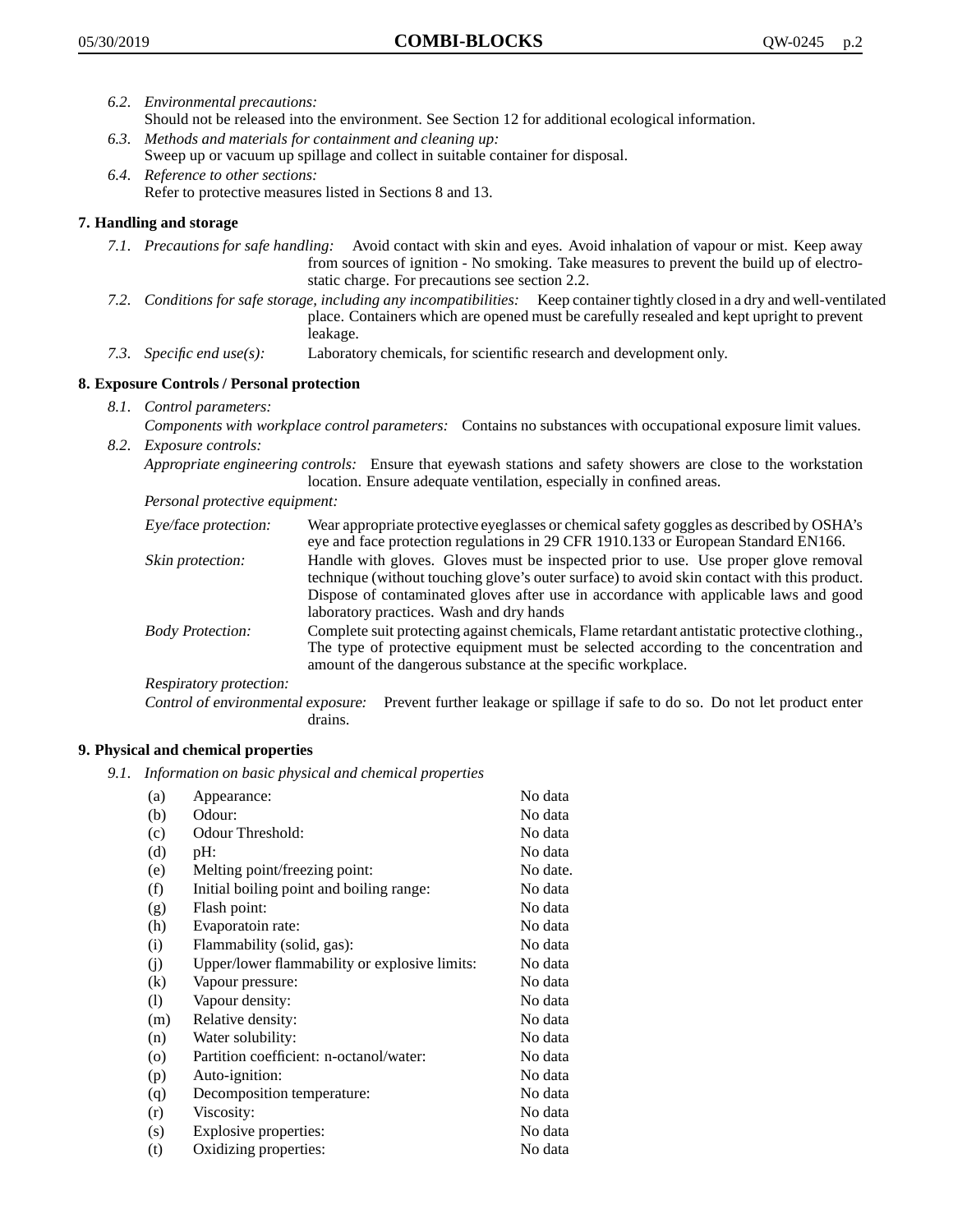*9.2. Other safety information:*

| Formula          | $C_{14}H_{19}FN_{2}O_{2}$ |
|------------------|---------------------------|
| Molecular weight | 266.3                     |
| CAS Number       | 1228603-77-7              |

## **10. Stability and reactivity**

- *10.1. Reactivity* No data
- *10.2. Chemical stability* Stable under recommended storage conditions.
- *10.3. Possibility of hazardous reactions* No data
- *10.4. Conditions to avoid*
- *10.5. Incompatible material* No data.
- *10.6. Hazardous decomposition products:*

Hazardous decomposition products formed under fire conditions: Carbon monoxide, nitrogen oxides, hydrogen flu-

|                               | oride.         |
|-------------------------------|----------------|
| Other decomposition products: | No data        |
| In the event of fire:         | See Section 5. |

### **11. Toxicological information**

*11.1 Information on toxicological effects*

| Acute toxicity:                                            | No data available.                                                                                                                              |
|------------------------------------------------------------|-------------------------------------------------------------------------------------------------------------------------------------------------|
| Skin irritation/corrosion:                                 | No data available.                                                                                                                              |
| Eye damage/irritation:                                     | No data available.                                                                                                                              |
| Respiratory or skin sensitization:                         | No data available.                                                                                                                              |
| Germ cell mutagenicity:                                    | No data available.                                                                                                                              |
| Carcinogenicity:                                           | No data available.                                                                                                                              |
| Reproductive toxicity:                                     | No data available.                                                                                                                              |
| Specific target organ system toxicity - single exposure:   | No data available.                                                                                                                              |
| Specific target organ system toxicity - repeated exposure: | No data available.                                                                                                                              |
| Aspiration hazard:                                         | No data available.                                                                                                                              |
| Additional information:                                    | To the best of our knowledge, the chemical, physical and toxicological proper-<br>ties of this substance have not been thoroughly investigated. |

## **12. Ecological information**

| 12.1. Toxicity                                              | No data available. |
|-------------------------------------------------------------|--------------------|
| 12.2. Persistence and degradability                         | No data available. |
| 12.3. Bioaccumulative potential                             | No data available  |
| 12.4. Mobility in soil                                      | No data available  |
| 12.5. Results of PBT and vPvB assessment No data available. |                    |
| 12.6. Other adverse effects                                 | No data available. |

## **13. Disposal Considerations**

*13.1. Waste treatment methods*

Product Arrange disposal as special waste, by licensed disposal company, in consultation with local waste disposal authority, in accordance with national and regional regulations. Contaminated packaging Dispose of as unused product.

#### **14. Transportation information**

*DOT (US), IMDG and IATA:*

No known hazard for air and ground transportation.

## **15. Regulatory information**

No chemicals in this material are subject to the reporting requirements of SARA Title III, Section 302, or have known CAS numbers that exceed the threshold reporting levels established by SARA Title III, Section 313.